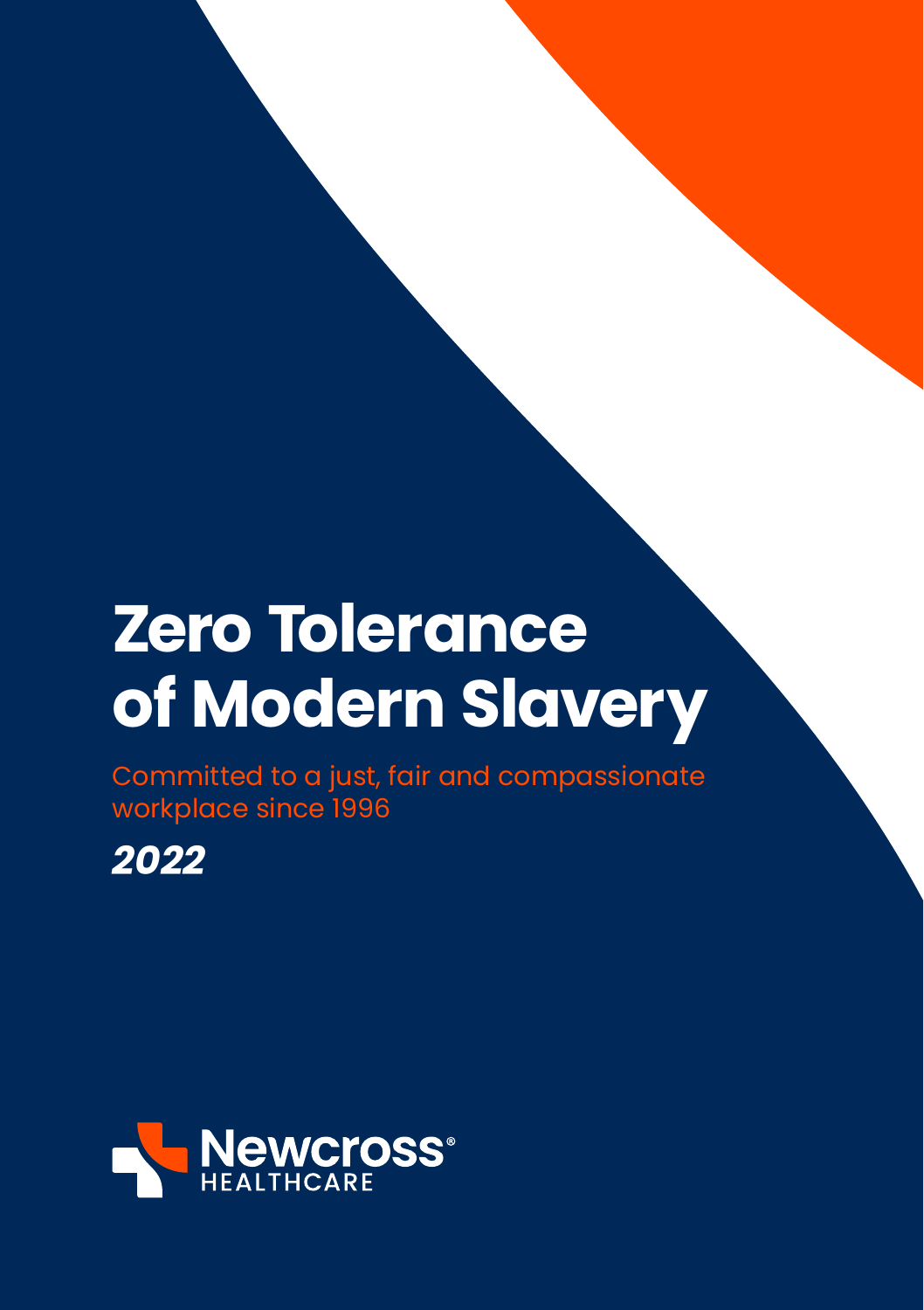#### **Introduction**

Since 1996 Newcross has always been an active advocate for justice, fairness and compassion in the workplace. We are committed to meeting and exceeding all standards relating to employment and have robust systems and procedures in place to protect potentially vulnerable workers.

#### **Modern slavery statement**

This statement is made pursuant to s.54 of the Modern Slavery Act 2015 and sets out the steps that Newcross Healthcare has taken and is continuing to take to ensure that modern slavery or human trafficking is not taking place within our business or supply chain.

Modern slavery encompasses slavery, servitude, human trafficking and forced labour. Newcross Healthcare has a zero-tolerance approach to any form of modern slavery. We are committed to acting ethically and with integrity and transparency in all business dealings and to putting effective systems and controls in place to safeguard against any form of modern slavery taking place within the business or our supply chain.

## **Our business**

We are a provider of healthcare staff, home carers and support workers within the health and social care sectors. We have been delivering health and social care services throughout the UK since 1996.

## **Our people**

- The organisation currently employs over 8,000 healthcare staff and over 400 office-based staff. We have dedicated teams of specialists to support all our staff including Clinical Governance, Human Resources and Learning & Development
- All our staff are directly employed on permanent contracts. We do not offer and have ever offered any 'zero hours' employment
- We are committed to fair working practices
- Our payments to all of our staff meet the requirements of the National Minimum Wage or above.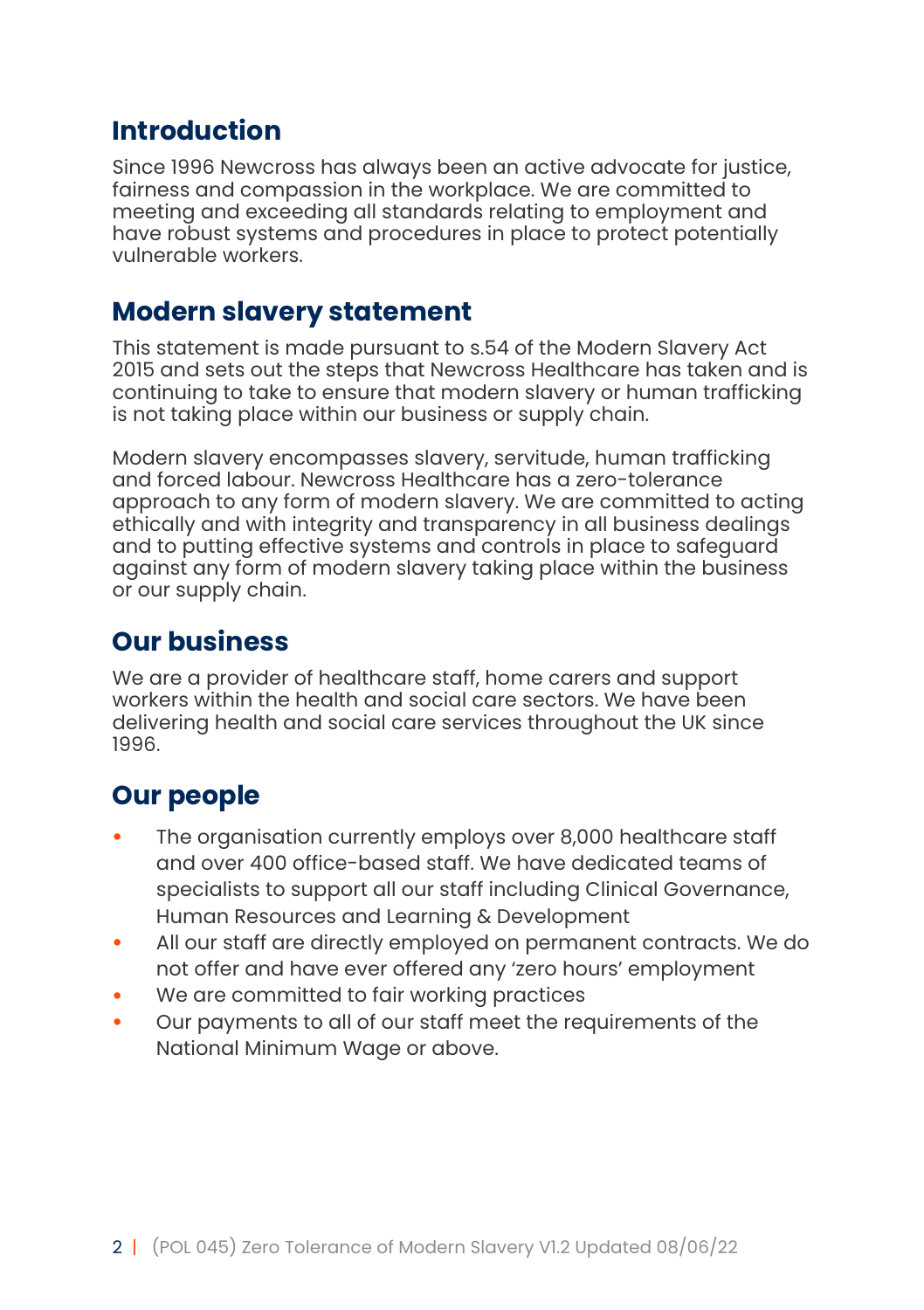## **Transparency**

Newcross Healthcare adopts a transparent approach to the recruitment and placement of our candidates and fully complies with the Duty of Candour principles and the Modern Slavery Act 2015. Newcross Healthcare has robust contracts and / or service level agreements with all supply chains which promote transparency etween both parties. Any incidents of Modern Slavery and / or Human Trafficking are documented, investigated (if appropriate) and referred appropriately to the regulatory bodies in accordance with Newcross Healthcare's Safeguarding and Accident and Incident Reporting Policies / Procedures and also in line with the Modern Slavery Act 2015.

## **Our high-risk areas**

Newcross Healthcare has taken steps to minimise the risk of the occurrence of Modern Slavery and Human Trafficking through:

- Robust recruitment procedure which includes immigration checks<br>• Ensuring candidates have the correct right to work status and
- Ensuring candidates have the correct right to work status and documents
- Appropriate clearance is obtained (via DBS, PVG, and Access NI respectively)
- Candidates are appropriately trained (including Safeguarding Adults and Children)
- Appropriately trained office staff
- Policies and procedures in place

**We have not identified any areas of the business that we consider to be high risk, but continue to monitor and assess all aspects of our policies and processes.**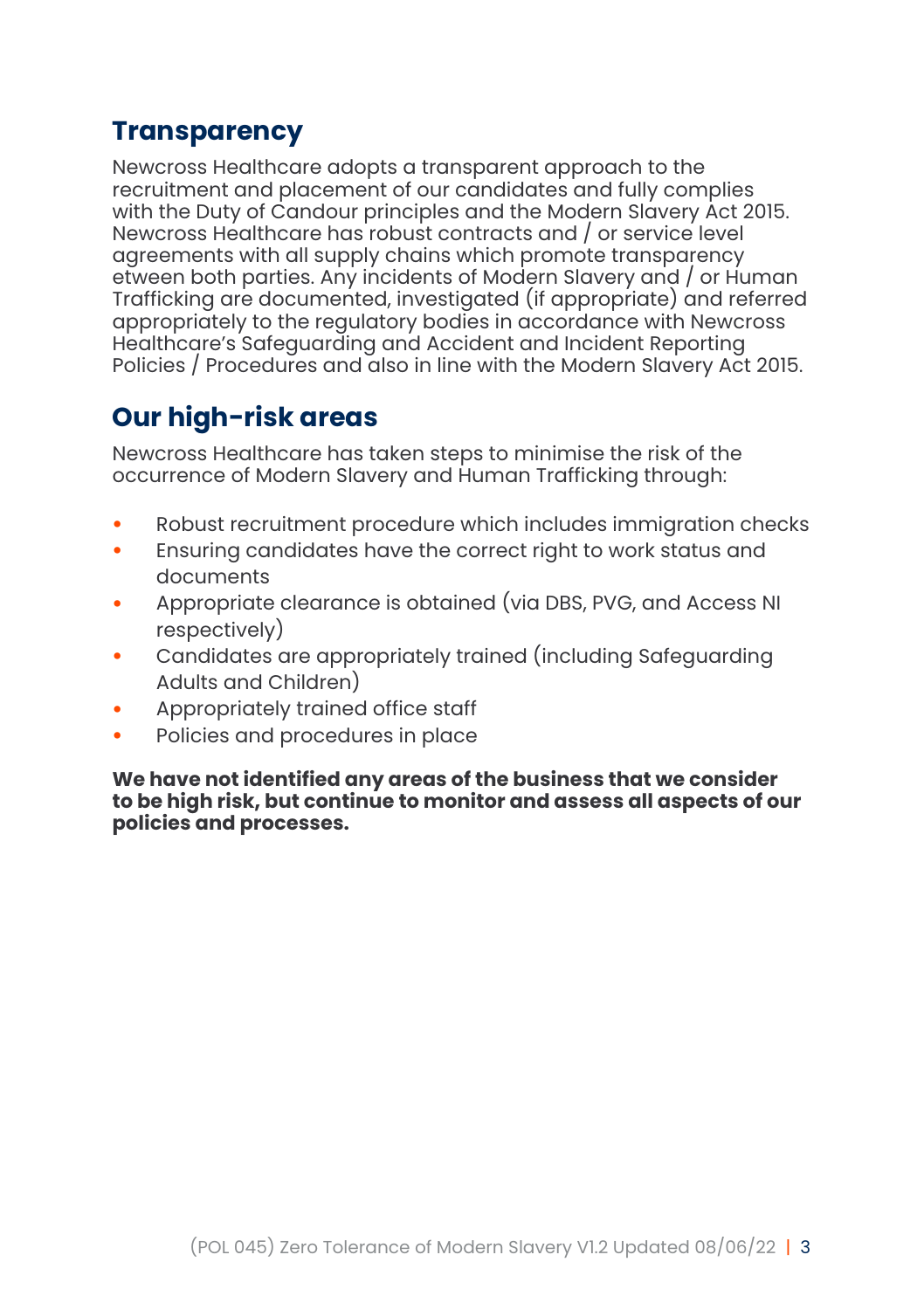# **Our policies**

We operate a number of internal policies to ensure that we are conducting business in an ethical and transparent manner. These include:

- 1. **Anti-slavery policy. This policy sets out the organisation's stance on modern slavery and explains how employees can identify any instances of this and where they can go for help**
- 2. Recruitment policy. We operate a robust recruitment policy, including conducting eligibility to work in the UK checks for all employees to safeguard against human trafficking or individuals being forced to work against their will
- 3. Whistleblowing policy. We operate a 'whistleblowing' policy so that all employees know that they can raise concerns about how colleagues are being treated, or practices within our business or supply chain, without fear of reprisals
- 4. Safeguarding Children Policy (England/Wales and Scotland)
- 5. Adult Safeguarding / Protection (England/Wales and Scotland)
- 6. Duty of Candour Policy.

Other policies and procedures that further support the identification and management of Modern Slavery and Human Trafficking are:

- Accident and Incident Reporting Policy<br>• Equality and Diversity Policy
- Equality and Diversity Policy
- Complaints policies (England, Scotland and Wales).

# **Our suppliers**

Newcross Healthcare operates a supplier policy and maintains a preferred supplier list. We conduct due diligence on all suppliers before allowing them to become a preferred supplier. This due diligence includes an online search to ensure each particular organisation has never been convicted of offenses relating to modern slavery and additional on-site audits which include a review of working conditions. Our future anti-slavery policy will form part of our contract with all suppliers and they are required to confirm that no part of their business operations contradicts this policy.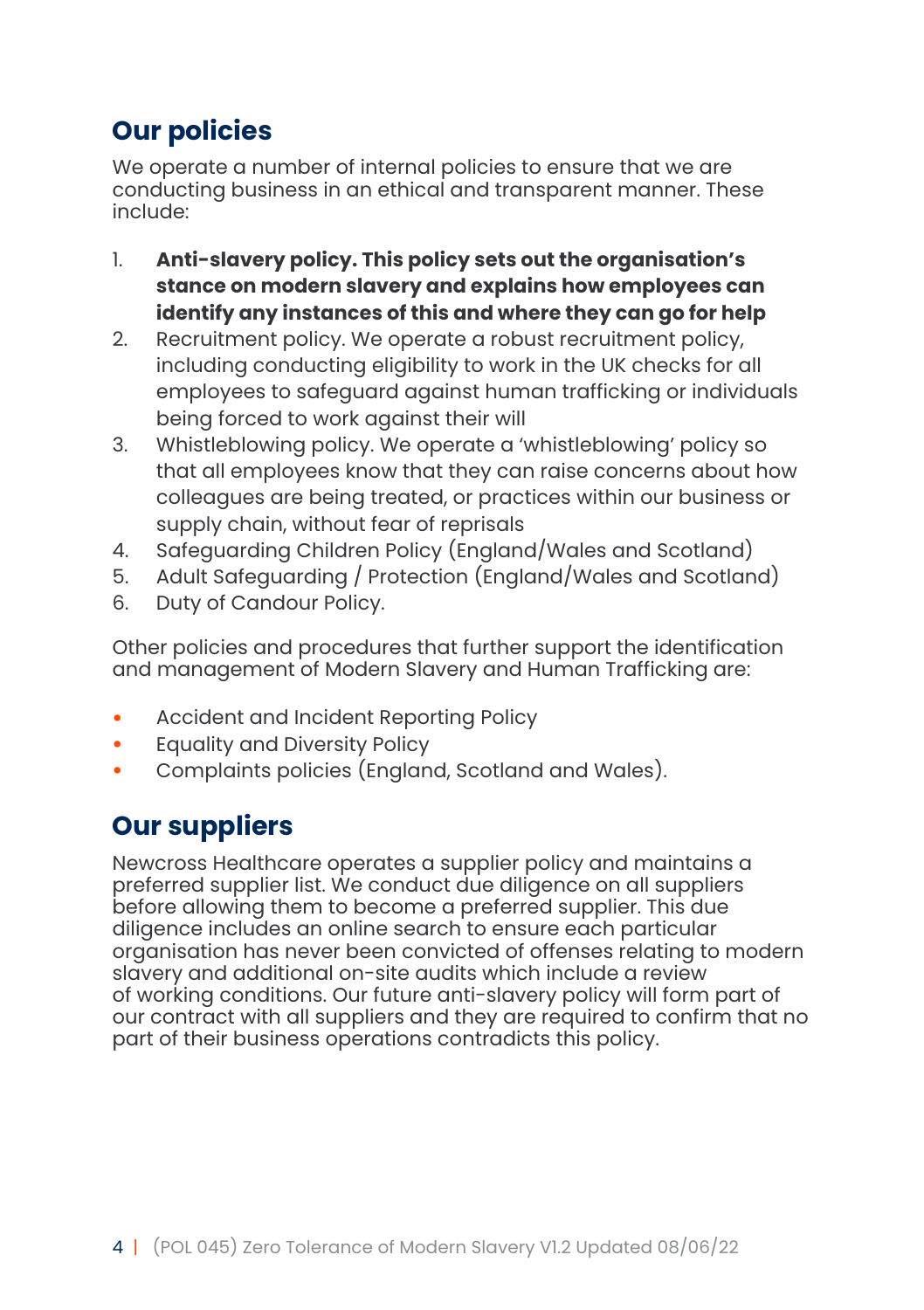In addition to the above, as part of our contract with suppliers, we require that they confirm to us that:

- 1. They have taken steps to eradicate modern slavery within their business
- 2. They hold their own suppliers to account over modern slavery<br>3. For UK based suppliers) They pay their employees at least the
- 3. (For UK based suppliers) They pay their employees at least the national minimum wage
- 4. (For international suppliers) They pay their employees any prevailing minimum wage applicable within their country of operations
- 5. We may terminate the contract at any time should any instances of modern slavery come to light

# **Training**

We regularly conduct training for our staff and care teams such as induction and contractspecific training. This ensures our staff understand the signs of modern slavery and what to do if they suspect that it is taking place within our business and/or supply chain. To maintain standards, we will provide refresher training annually, or more frequently in line with changes to legislation or best practice.

## **Our performance indicators**

We will know the effectiveness of the steps that we are taking to ensure that slavery and/or human trafficking is not taking place within our business or supply chain if:

• No reports have been received from employees, the public, police, UK Border Agency, local Authority or other commissioning bodies to indicate that modern slavery practices have been identified.

## **Approval for this statement**

This statement as shown was approved by the Executive Board of Directors on 6th February 2021 and duly authorised by Mr. Geoffrey White, Operations Director.